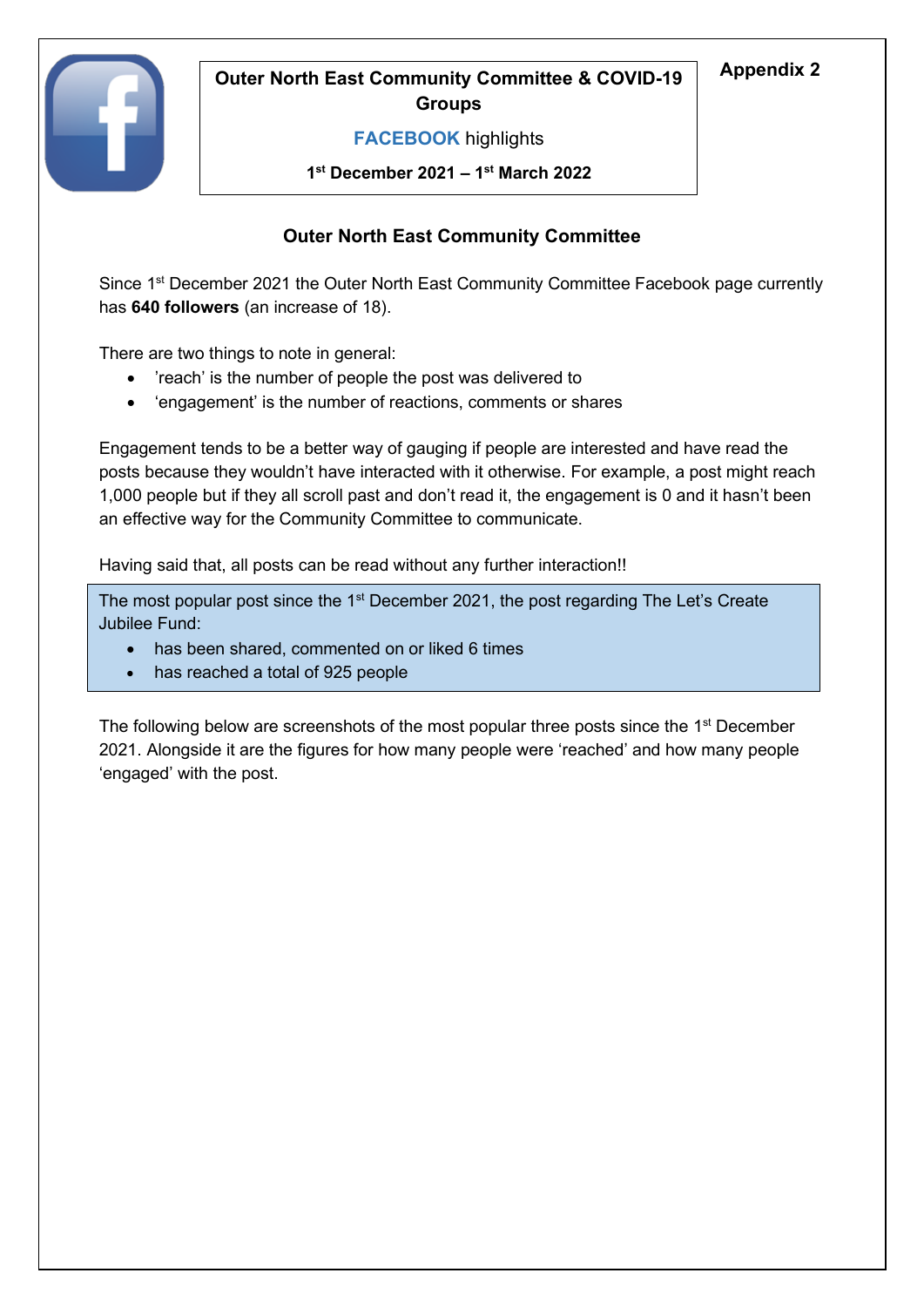### 1st Place - Lets Create Jubilee Fund

925 people had this post delivered to them with 6 reactions, comments and shares.

 $-1$ 



Leeds City Council Outer North East Community Committee Published by  $\Box$  0 · 24 January · @

Dear Volunteer and Community Groups

We are contacting you to let you know about the Let's Create Jubilee Fund which is open to voluntary and community groups across the country to develop creative and cultural activities as part of the Queen's Platinum Jubilee celebrations in June 2022. The fund has been created by Arts Council England (ACE) with funds from the National Lottery. The fund is open to voluntary and community organisations with charitable aims and working towards a common goal which does not have to be based solely around arts and culture. This could include youth groups, parent/carer groups and volunteer organisations.

In Leeds we are really keen to see as many events across the city as we can during this celebration and we are working with colleagues in the Arts Development Team to support applications from Leeds and are contacting both voluntary and community groups as well as arts organisations to inform you of this scheme and how you can get involved.

Although it is not essential for community groups to link with an arts organisation to gain this funding, applicants are being strongly encouraged to work with an artist, creative or cultural organisation. This is a great opportunity to work with different organisations to bring your idea to fruition for the event working with people in the community.

As well as contacting you, we are also emailing arts organisations across the city to encourage them to apply and collaborate with voluntary and community groups.

The Let's Create Jubilee Fund application is now open and you can find out more information here: Let's Create Jubilee Fund | Leeds Community Foundation (leedscf.org.uk) The deadline for the fund is Monday 28 February and the applicant needs to be a voluntary or community group.

As well as supporting groups to apply we are also looking at other ways Leeds City Council can enable you to deliver the events over the Diamond Jubilee weekend, this will include promoting your events on our social media and you can list your event on the Leeds Inspired website



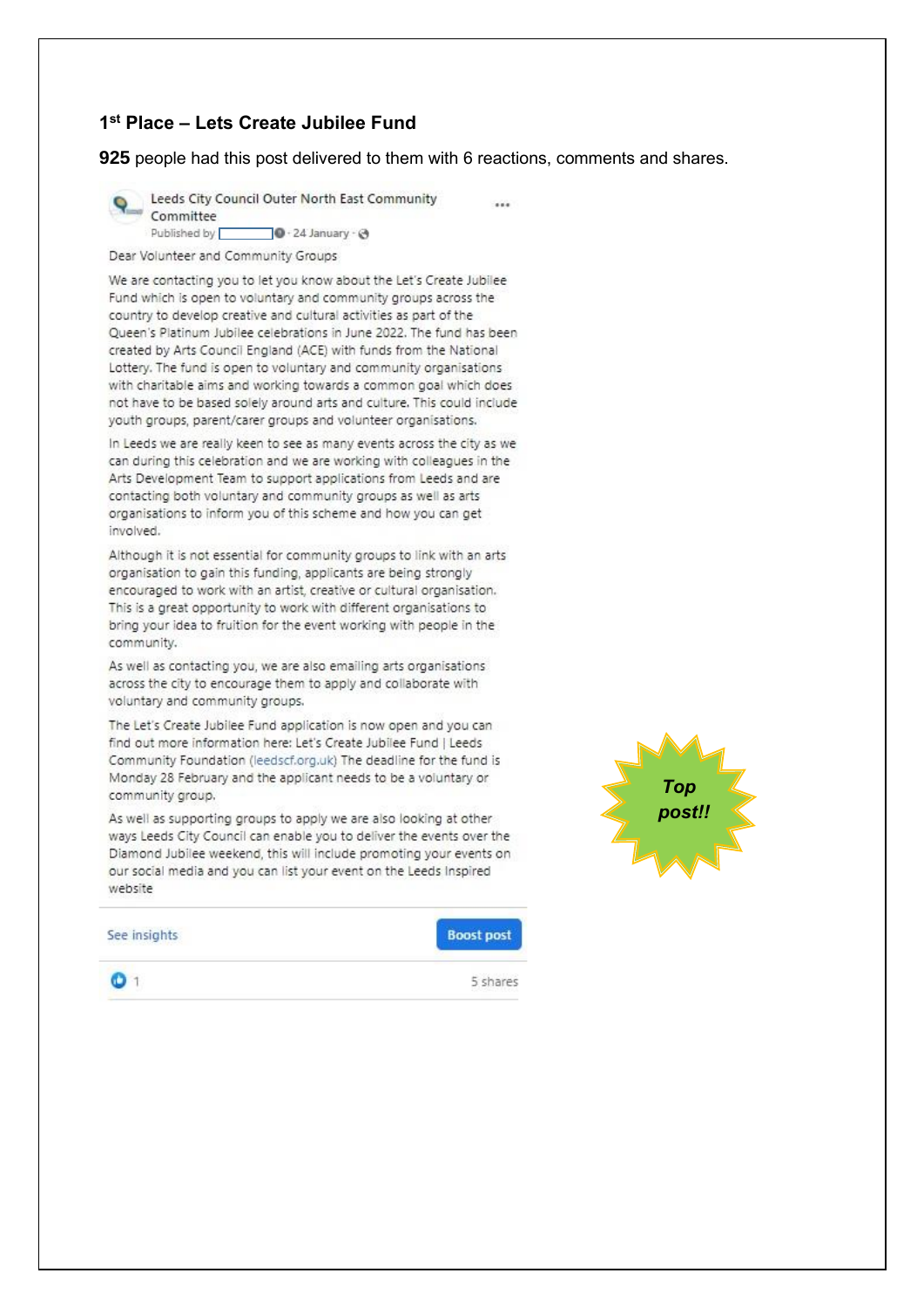### 2<sup>nd</sup> Place - Leeds Rhinos Multi-Sport

406 people had this post delivered, with 3 reactions, comments & shares.

 $\sim$ 



Leeds City Council Outer North East Community **Q**<br>Committee

Published by  $\bullet$  + 7 February at 11:06  $\cdot$   $\bullet$ 

Leeds Rhinos are running a 4 day multi sport at Wetherby High School for young people based in the Wetherby Ward!



#### Leeds Rhinos 4 Day Multi Sport @Wetherby High School

### All 4 Days for just £15

**Dear School** 

Leeds Rhinos Foundation is delighted to be teaming up with the Wetherby councillors to run a 4 day multi sports camp during the February half term holidays.

The camp will take place at Wetherley High School and is almed at children aged 7-14.

We have 100 places available at each camp and these will be allocated on a first come, first serve basis. Children must live in an [322 postcade to attend, or live in the areas of Wetherby, Boston Spa, Cafford, Bramham, Thorpe Arch or Walton

#### The camp will be held at:

. Wetherty High School - Monday 21\*Feb - Thursday 24\* Feb

Headed by highly qualified coaches, who carry National Governing Body coaching qualifications and hold a valid DBS and safeguarding check the camp provides a safe, fun and engaging environment for children to succeed.

To book your childs place on the camp please visit <u>siskets therhinos.co.uk</u> and click on camps in the top right hand<br>conner. Alternatively call Leeds Rhinos Ticket Line on 0371 423 1315.

We look forward to seeing your

Gareth Cook Head of Community and Engagement.<br>Leeds Rhinas Foundation







1 share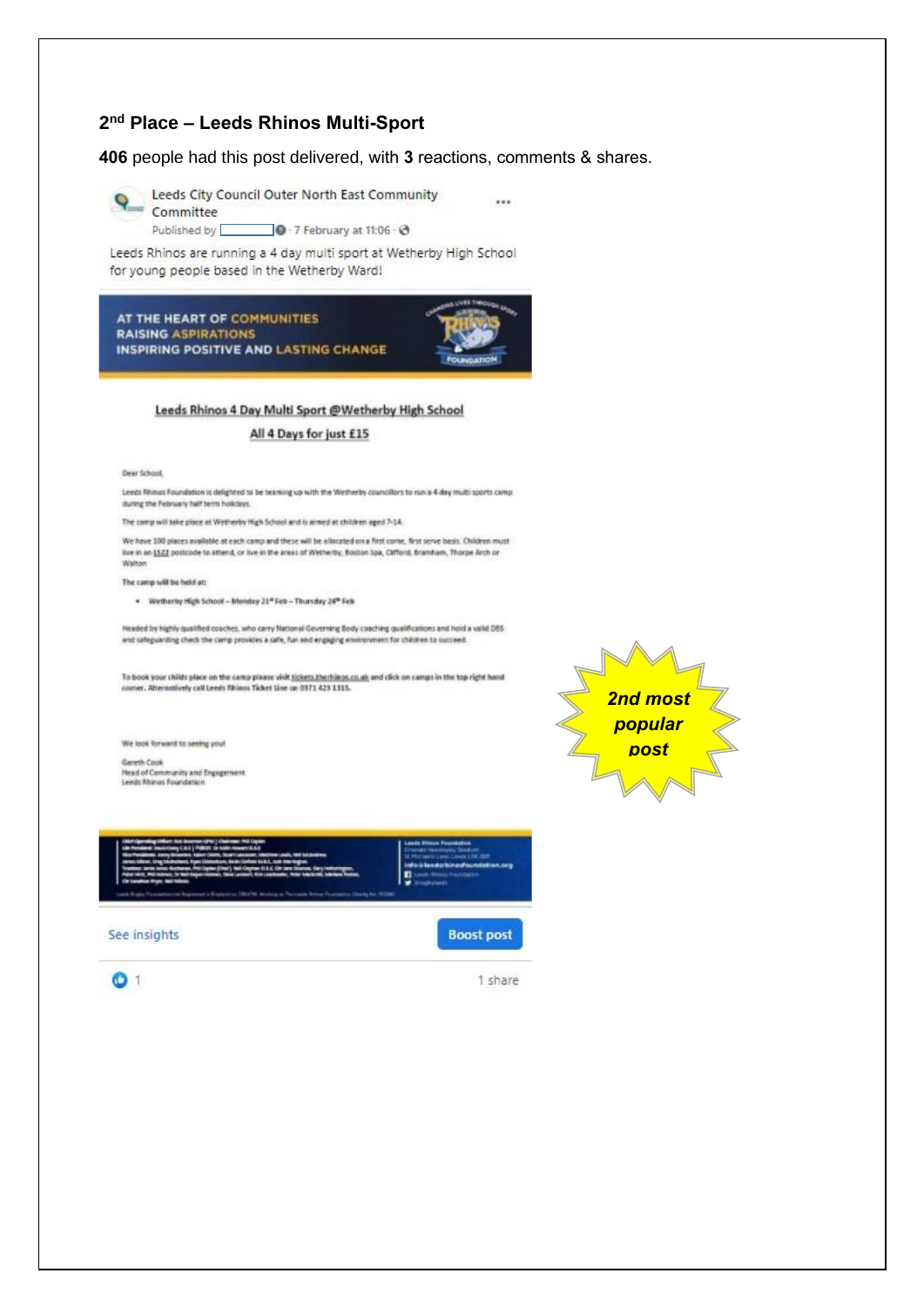### **3 rd Place – #TheJubileeLunch**

**357** people had this post delivered to them with **1** reactions, comments and shares